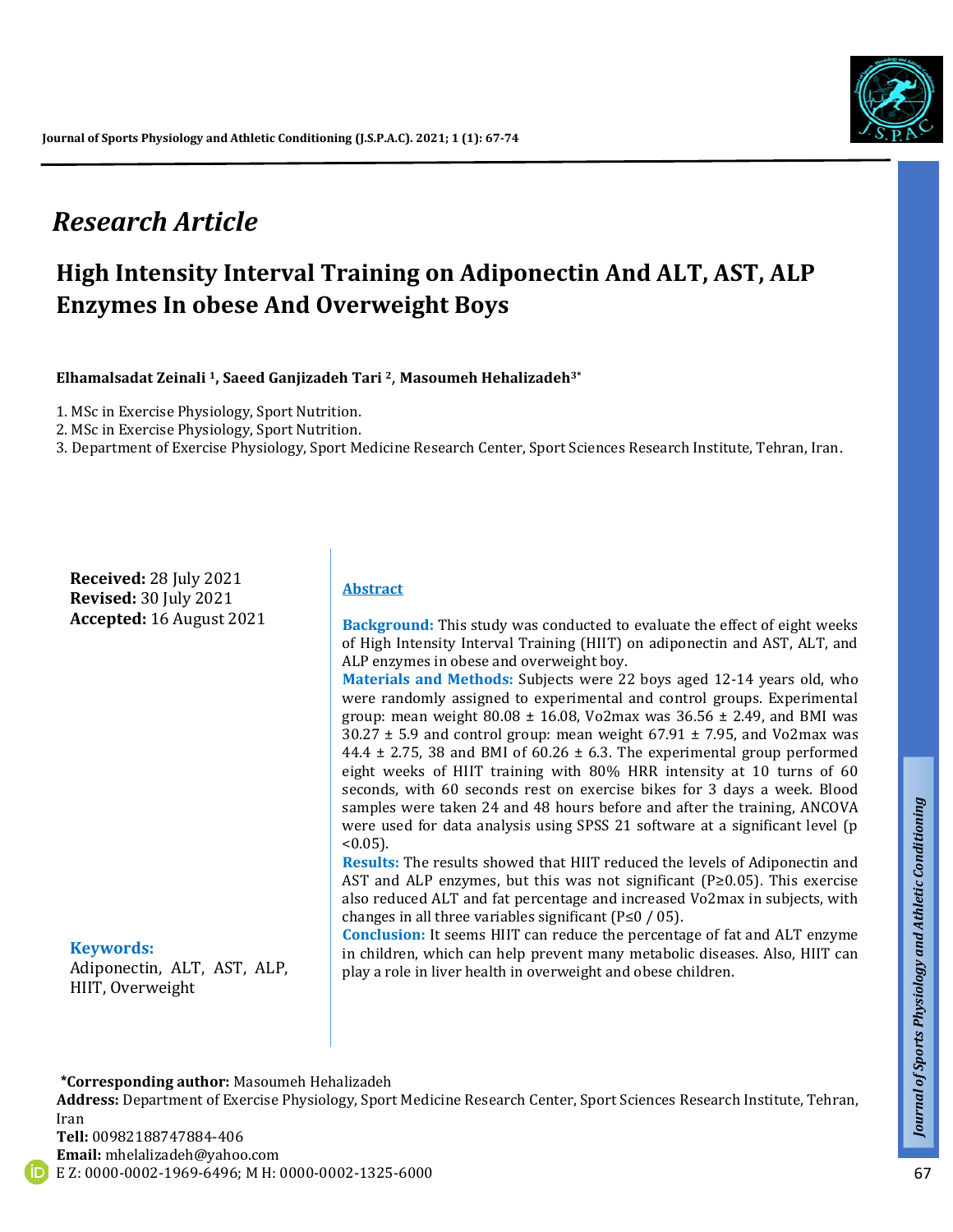# **1. Introduction**

Recently, obesity is increasing in most countries of the world (1), which according to Iranian studies is no exception to this (2). Obesity in childhood is a problem that endangers the health of the child. Obesity in childhood can be the cause of obesity in adulthood (2-3). Obesity can carry risks such as type 2 diabetes, plasma lipid deficiency (4), and cardiovascular disease and hypertension (5). Adipose tissue is no longer known as storage and non-secretory tissue, but as an active endocrine tissue that can secrete many regulatory factors such as Adipocytokines (6). Adipocytokines have important functions in the peripheral and central nervous systems (7). Adiponectin is the most abundant plasma protein (0.01%) and the only adipokine secreted from white adipose tissue with antiinflammatory and anti-atherosclerotic properties (8). The adiponectin gene is known to cause obesity and metabolic diseases in humans (9). Adiponectin increases energy expenditure and fat breakdown, especially fatty acid oxidation, by activating adenosine monophosphate activating protein kinase (AMPK) as well as increasing insulin sensitivity (10-11). Adiponectin can be considered a resistant and important factor in the pathogenesis of several processes related to cardiovascular disease. Adiponectin acts as an anti-atherosclerotic agent by acting on endothelial cells due to its beneficial lipid, glucose metabolism and insulin sensitive effects. It has generally been observed that plasma concentrations of adiponectin are lower in patients with diabetes and cardiovascular disease (10). Plasma levels of adiponectin are inversely related to fat mass and insulin resistance index. Adiponectin levels tend to decrease in people with morbid obesity (11).

Lifestyle changes and long-term weight loss can restore adiponectin levels to their original state (12). On the other hand, studies have shown that increased body fat, which is associated with abdominal obesity, can cause fatty liver disease (13). The fats we consume normally are metabolized in the liver, and fatty liver syndrome occurs when liver cells accumulate fat droplets (triglycerides) that cause non-alcoholic fatty liver (14). Enzymes commonly measured in liver disease include aspartate aminotransferase (AST), alanine aminotransferase (ALT), alkaline phosphatase (ALP), gamma-glutamyl transferase (GGT), and the enzyme lactate dehydrogenase (LDH). Elevated serum transaminase activity is important. In most liver diseases, ALT activity is higher than AST. Although serum activity in both AST and ALT enzymes increases when it affects liver disease, ALT is a specific enzyme. It is for the liver. The ratio of AST to ALT is used in the differential diagnosis of liver disease. If this ratio is less than one, it is a minor injury and if it is more than one, it is chronic liver disease. ALP works in most parts of the body, for example, membranes and Cell levels in the mucosa of the small intestine and the tubules of the kidney, bone, liver, and placenta are related (15). Reports have shown that swimming, running, and cycling exercises significantly increase serum adiponectin. This increase is correlated with a decrease in BMI and therefore adiponectin has been introduced as one of the indicators that body composition change (16). Physical activity causes changes in adipokine levels such as a decrease in proinflammatory cytokines and an increase in antiinflammatory cytokines. Changes in the levels of the four variables leptin,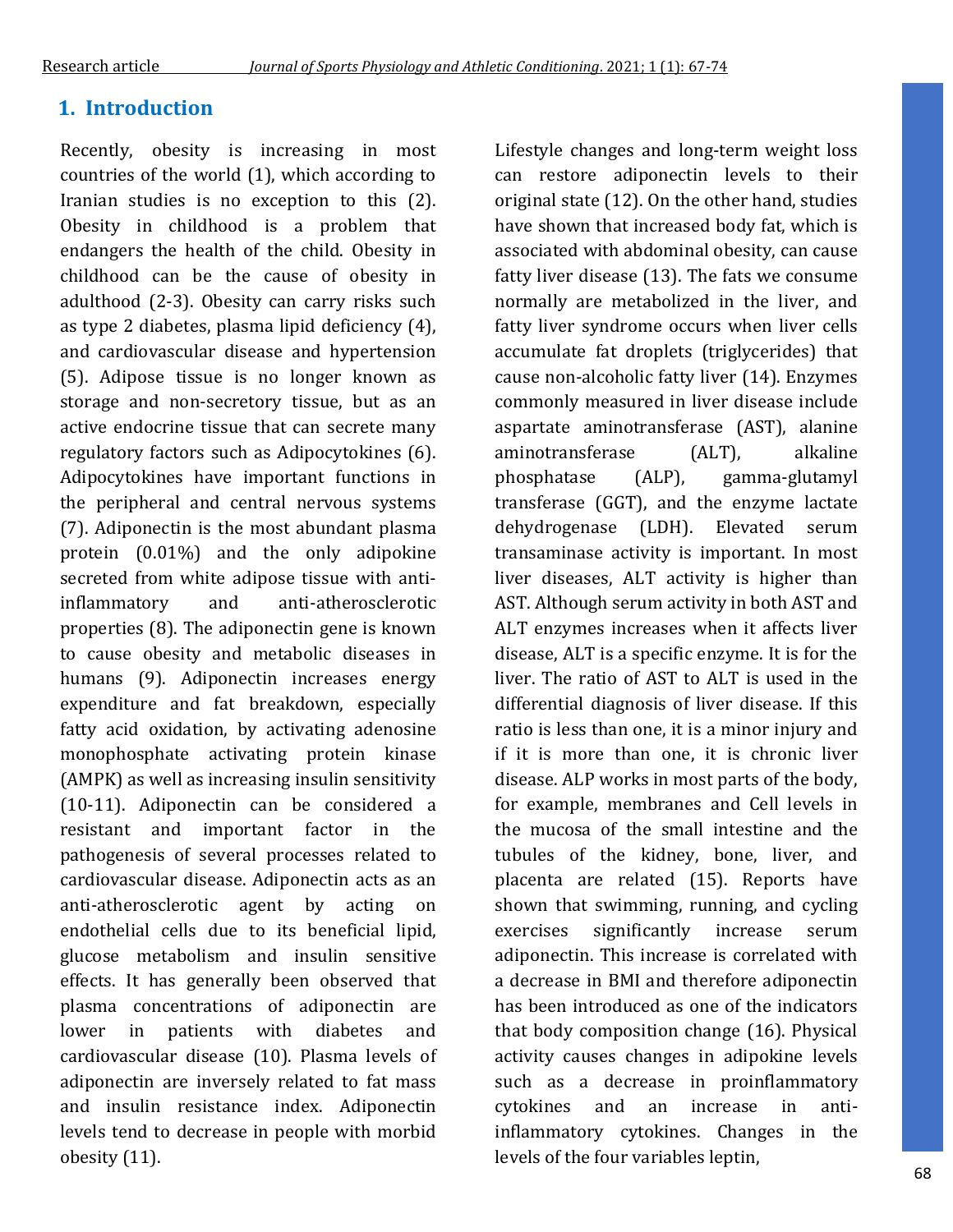On the other hand, there is a hypothesis that the more energy is consumed during exercise and sports activity and the body is under pressure of metabolism, the more adiponectin is expressed (18). Research has also shown that intense high intensity interval training can change body composition by reducing fat mass (19). Reported that 16 weeks of voluntary running with an intensity of 50 to 75% VO2 max on a treadmill was effective in treating fatty liver disease. Davoodi et al. 50 to 70% of VO2 max with increasing exercise load on liver enzymes of 24 fatty liver patients. They observed that the serum AST and ALT levels in the experimental group were significantly lower than in the control group (14). Numerous studies on adiponectin levels have been influenced by exercise, but the effect of very intense intermittent training on adiponectin levels has been limited, and the effect of very intense intermittent training (HIIT) on liver enzyme levels has not been extensively studied. Therefore, objective of this study was effect of eight weeks of High Intensity Interval Training on adiponectin and AST, ALT, and ALP enzymes in obese and overweight boy.

# **2. Materials and Methods**

The statistical population of the study included all boys aged 12-14 years old who were obese and overweight in the first year of high school work and thought, located in district one of Tehran. The statistical samples of this study were 45 students aged 12-14 years (seventh and eighth grades) who were all purposefully selected according to the table of percentiles of obesity and overweight in children and adolescents. Twenty-two of them were randomly divided into experimental and control groups.

The pre-test and post-test program and the training protocol were explained to the parents and they signed the consent form and written consent was obtained from them. Pretests including height, weight, BMI, VO2max fat percentage, and blood sampling were performed to measure adiponectin and ALT, AST, and ALP enzymes before training. The experimental group then performed eight weeks of HIIT for three sessions per week and 40 minutes per exercise session. The exercise consisted of 10 minutes of warm-up with lowpressure stretching and kinetic movements, 20 minutes of intensity interval training and 10 minutes of cooling down and returning to baseline. The exercise training protocol was 60 second activity on bike with 80% HRR intensity at 10 turns with 60 second rest after each activity. (Figure1) Which was performed using a resting heart rate and placed in the Karvonen formula for each subject (20). This exercise protocol was performed on a standard stationary bike. Then, after the posttest, height, weight, BMI, fat percentage, VO2max, and taking a second blood sample was taken. To reject or accept the hypotheses from the significant level, the significance level was considered p≤0.05. The measuring instrument used included a scale and a body composition measuring device Omron BF511 made in Japan. Seca gauge model 206 made in Germany, stationary bike model Sports Top B890P made in Taiwan, Polar heart rate monitor model AXN300 made in Finland, adiponectin kit made by Mediagnost company in Germany with a sensitivity of 0.6 g / ml, AST and ALT enzyme kits made by Bioorx Fars Iran with UV4 and UV3 sensitivity, respectively, ALP enzyme kit made by Pars Azmoun Iran with UV3 sensitivity.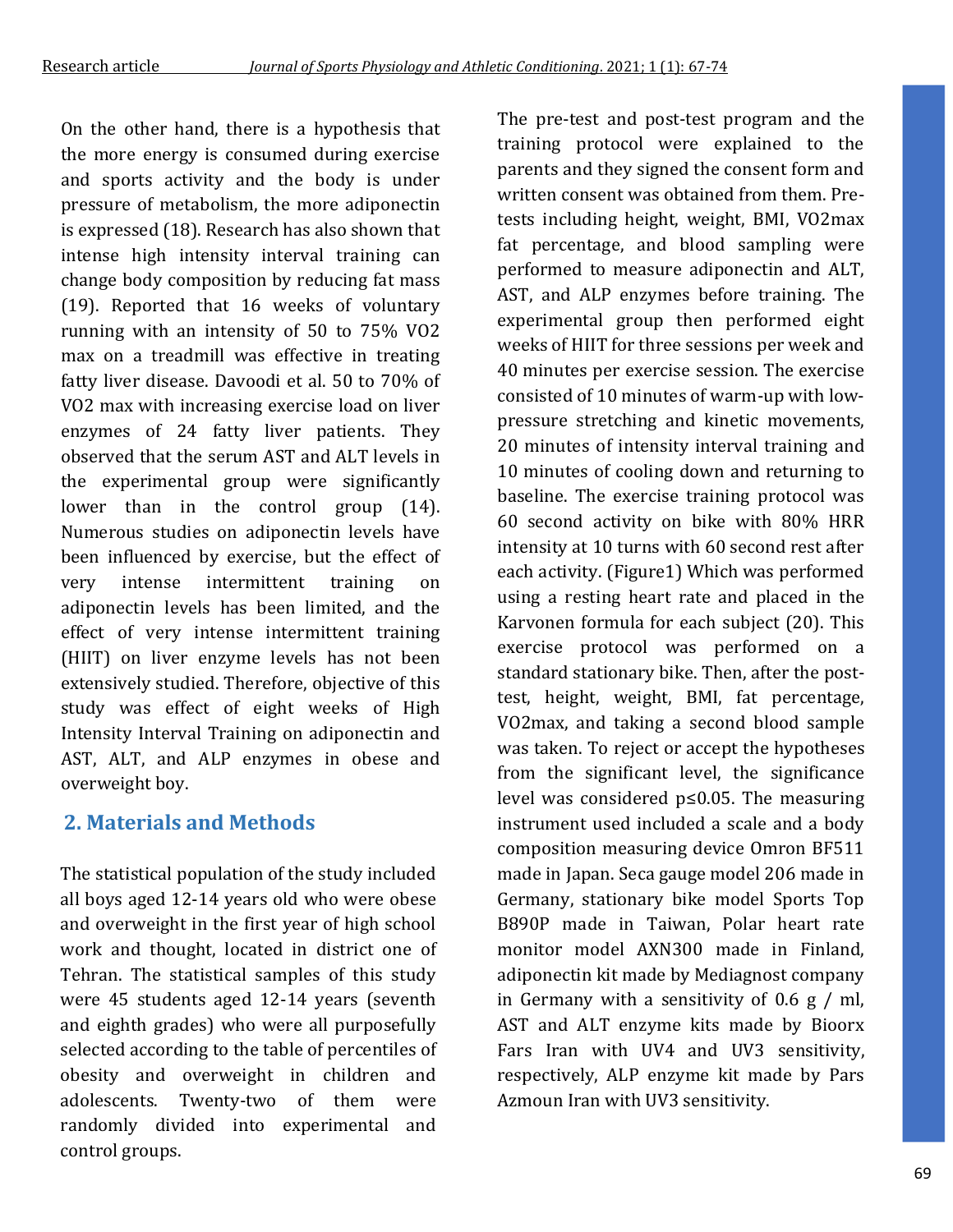

Figure 1. High Intensity Interval Training Protocol

## **3. Results**

Mean and standard deviation of adiponectin, AST, ALT, ALP, VO2max, body fat percentage, BMI, and bodyweight of subjects before and after the protocol is presented in Table 1. The results showed that there was no significant difference between adiponectin, AST, ALP, BMI, and body weight in the two groups ( $P < 0.05$ ). However, body fat percentage ( $p = 0.010$ ), ALT ( $p = 0.042$ ), VO2max (p = 0.038) decreased significantly after 8 weeks of training compared to the pretest.

| <b>Research groups</b>      |           | Control group                                                  | <b>Training group</b>                                 | <b>Sig</b>         |
|-----------------------------|-----------|----------------------------------------------------------------|-------------------------------------------------------|--------------------|
|                             | Variable  |                                                                |                                                       |                    |
| Adiponectin<br>$(\mu g/ml)$ | Pre-test  | $0/2T \pm Y/9$ .                                               | $0/11 + 1/17$                                         | .715V              |
|                             | Post test | $0/11 \pm 1/19$                                                | $0/1$ A $\pm$ 1/7A                                    |                    |
| AST $(U/L)$                 | Pre-test  | $Y \cdot \Lambda \pm \frac{2}{5}$                              | $\gamma\gamma\gamma\cdot\pm\gamma\gamma\gamma$        | .1215              |
|                             | Post test | $\Upsilon\Upsilon/\cdot\cdot\pm\Upsilon/\Upsilon$              | $Y \cdot / Y \cdot \pm 0/70$                          |                    |
| ALT $(U/L)$                 | Pre-test  | $19/21 \pm 2/27$                                               | $11/7. \pm 7/7V$                                      | $.1.51*$           |
|                             | Post test | $11/10 \pm 2/00$                                               | $12/9. \pm 7/7V$                                      |                    |
| ALP $(U/L)$                 | Pre-test  | $9\Lambda$ 0/0 $\cdot$ $\pm$ $\Upsilon$ V0/1V                  | $VV \cdot /0 \pm 10 \Lambda / \cdot \cdot$            | .711               |
|                             | Post test | $\Lambda$ V $\Lambda$ /Y $\circ$ $\pm$ Y $\cdot$ $\lambda$ /YY | $V$ 00/ $\Lambda$ . $\pm$ 179/07                      |                    |
| V02max                      | Pre-test  | $TAYSE \pm Y/VO$                                               | $77/07 + 7/29$                                        | $.7.7\lambda^*$    |
| (ml/kg/min)                 | Post test | $\Gamma$ 9/٣١ ± ٣/١٦                                           | $T9/77 \pm 7/02$                                      |                    |
| Percentage of body fat<br>% | Pre-test  | $T1/77 \pm 2/12$                                               | $TO/10 + T/T$                                         | $\cdot/\cdot$ \ .* |
|                             | Post test | $T1/\Lambda$ o ± ٤/٩٤                                          | $TY$ / $\circ \Lambda \pm 7$ / $\Lambda$              |                    |
| BMI                         | Pre-test  | $Y \cdot \pm Y / \cdot \Lambda$                                | $T.7Y + 0/0.9$                                        | .70 <sub>N</sub>   |
| $Kg/m^2$                    | Post test | $Y1/00 + Y/9V$                                                 | $\Upsilon \cdot / \cdot \cdot \pm 0/1 \Upsilon$       |                    |
| body weight                 | Pre-test  | $TV/O \rightarrow TV/O$                                        | $\Lambda \cdot / \delta \Upsilon \pm 1 \cdot \Lambda$ | . / VAV            |
| Kg                          | Post test | $7V/V \cdot \pm 7/90$                                          | $\Lambda$ ./۲ $\Lambda$ $\pm$ 10/9.                   |                    |

Table 1.covariance analysis for inter-group

\* Significance level (P ≤ 0.5) was considered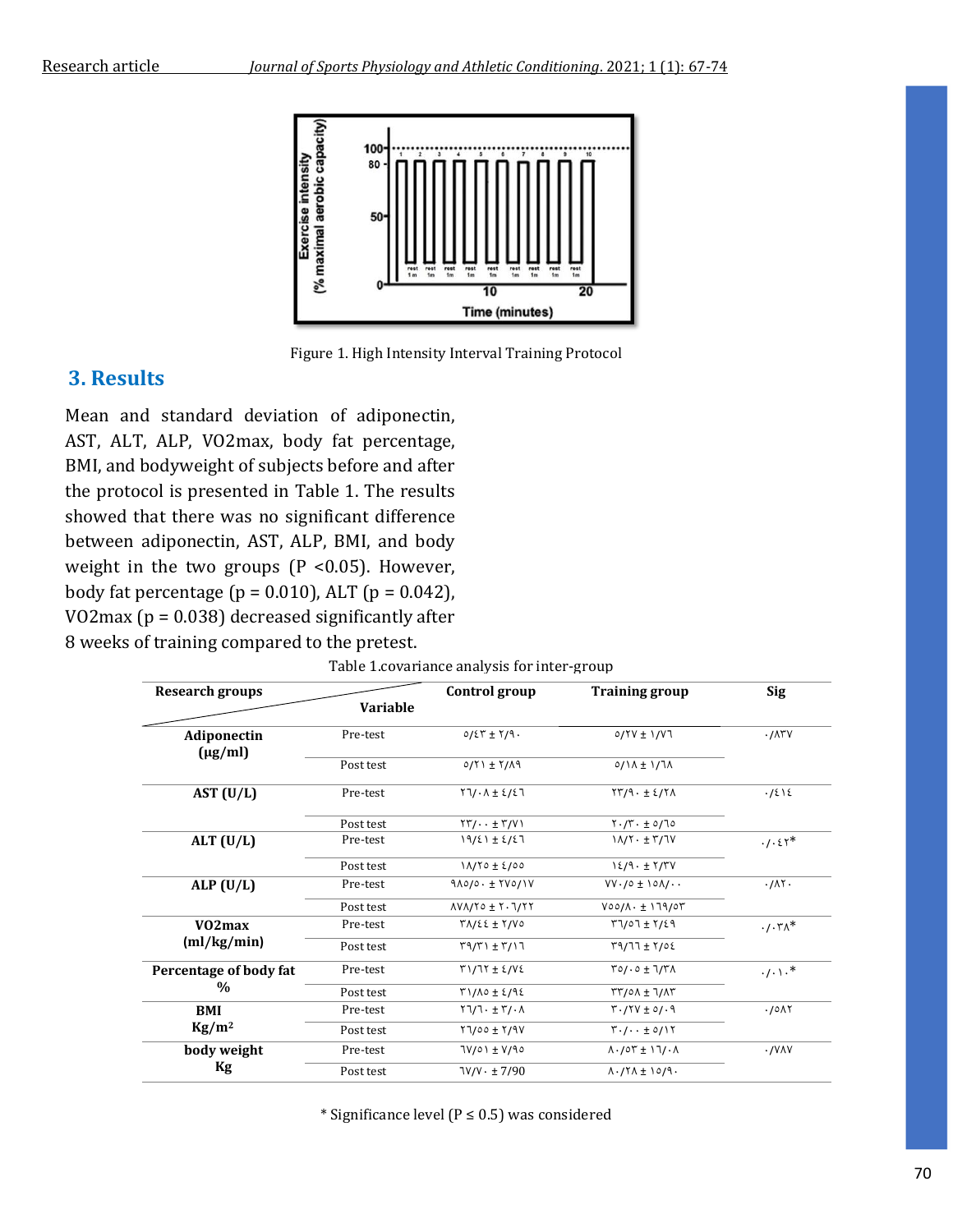# **4. Discussion**

Considering that adiponectin levels can play an important role in preventing metabolic and cardiovascular diseases, in this study we tried to show the effect of HIIT type exercises on adiponectin levels in obese and overweight children. The results of this study showed that eight weeks of HIIT training reduced adiponectin levels in obese and overweight boys but was not significant. Kordi et al., (2013) showed that the concentration of adiponectin increased significantly after 6 weeks of HIIT training in the experimental group. (21). In another study by Avazpor et al., Effect of 8 Weeks of High Intensity Interval Training on Plasma Levels of Adiponectin and Leptin in Overweight Nurses were studied, they showed an increase in adiponectin levels. (22). Racil et al., Also reported high intensity interval training increase adiponectin levels in obese young females (23). The mentioned researche have not similar result with present study.

Gerosa-Neto et al. Observed a decrease in adiponectin levels after long-term highintensity interval training in overweight/obese adults. (24) Ryan et al., Also did not see any change in adiponectin levels after 6 months of endurance training in obese and overweight women (25). Probably in studies that have shown a significant effect of adiponectin due to the time of the training period and the age of the subjects and the cost of calories consumed during exercise. The present study showed that the effect of HIIT on the ALT enzyme was significant and had no significant effect on AST, ALP enzymes. Quantitative research has examined the effect of HIIT exercises training on these enzymes. Shamsoddini et al., Observed a decrease in ALT with aerobic and resistance exercise training on hepatic fat in iranian men with nonalcoholic fatty liver disease (26).

In a study, Barani et al., Investigated the effect of resistance and combination exercises (resistance and aerobic movements) on serum levels of ALT, AST, ALP enzymes in women with a fatty liver that ALP level decreased significantly only in the resistance group. But the levels of AST and ALT did not change (27). Davoodi et al. Reported in their research that regular aerobic and endurance training can reduce ALT and AST levels (14). Most studies have reported that patients with non-alcoholic fatty liver and overweight and obese can lose weight Through endurance training and diet planning, can help significantly improve serum ALT (28). Some researchers, such as 29. Omagari et al., have suggested nutritional therapies for fatty liver disease rather than endurance exercise and other types. (29). In the study, Barani et al., Examined two models of resistance and combination training in women with fatty liver disease. The ALP level varied in the resistance group (27). The research mentioned in this section does not specifically use HIIT exercises and training protocols. HIIT training models can be varied, the intensities used in these training, as well as the rest times between these intensities and the type of rest (active or inactive), number of repetitions, and repetitions of training sessions per week are all variable factors that can have different effects and adaptations.

It is inferred that different training protocols can have different effects and results. Subjects may also have different responses to exercise training, depending on their age and level of fitness, as well as their ideal health and weight. Being in puberty the presence of growth hormones and testosterone in different sexes can affect the quality of exercise training.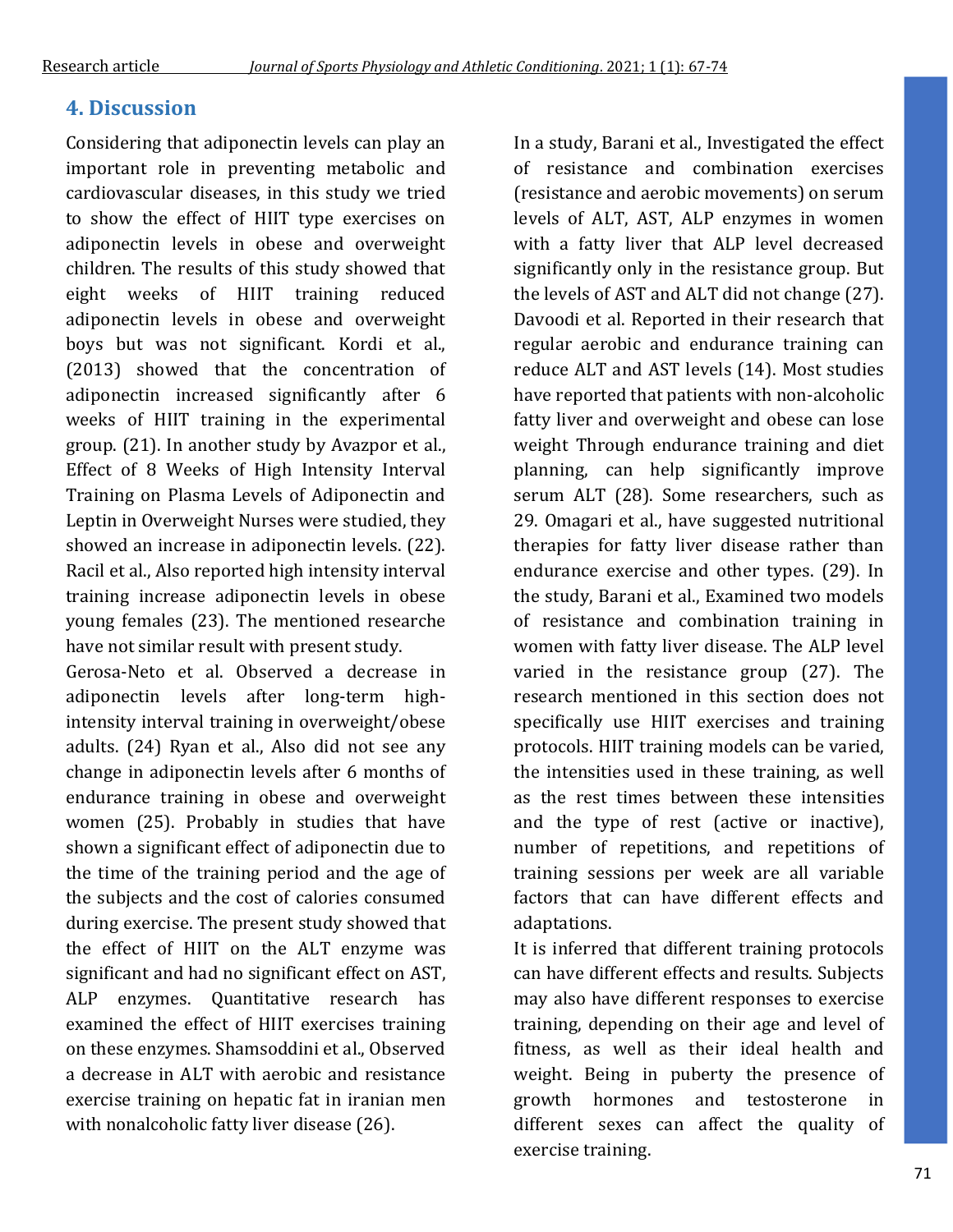### **5. Conclusion**

It seems HIIT can reduce the percentage of fat and ALT enzyme in children, which can help prevent many metabolic diseases. Also, HIIT can play a role in liver health in overweight and obese children.

## **Acknowledgements**

The authors would like to thanks all the participants who participated in this research.

### **Funding**

None

## **Compliance with ethical standards**

**Conflict of interest** the authors declare that they have no conflict of interest.

**Ethical approval** the research was conducted with regard to the ethical principles (Thesis Code: 28321404952008).

**Informed consent** Informed consent was obtained from all participants.

## **Author contributions**

Conceptualization: E.Z.,S.G.T.,M.H.; Methodology: E.Z.,S.G.T.,M.H.; Software: E.Z.,S.G.T.,M.H.; Validation: E.Z.,S.G.T.,M.H.; Formal analysis: E.Z.,S.G.T.,M.H.; Investigation E.Z., S.G.T., M.H.; Resources: E.Z.,S.G.T.,M.H.; Data curation E.Z.,S.G.T.,M.H.; Writing - original draft: E.Z.,S.G.T.,M.H.; Writing - review & editing: E.Z.,S.G.T.,M.H.; Visualization: E.Z.,S.G.T.,M.H.; Supervision: E.Z.,S.G.T.,M.H.; Project administration: E.Z.,S.G.T.,M.H.; Funding acquisition: E.Z.,S.G.T.,M.H.;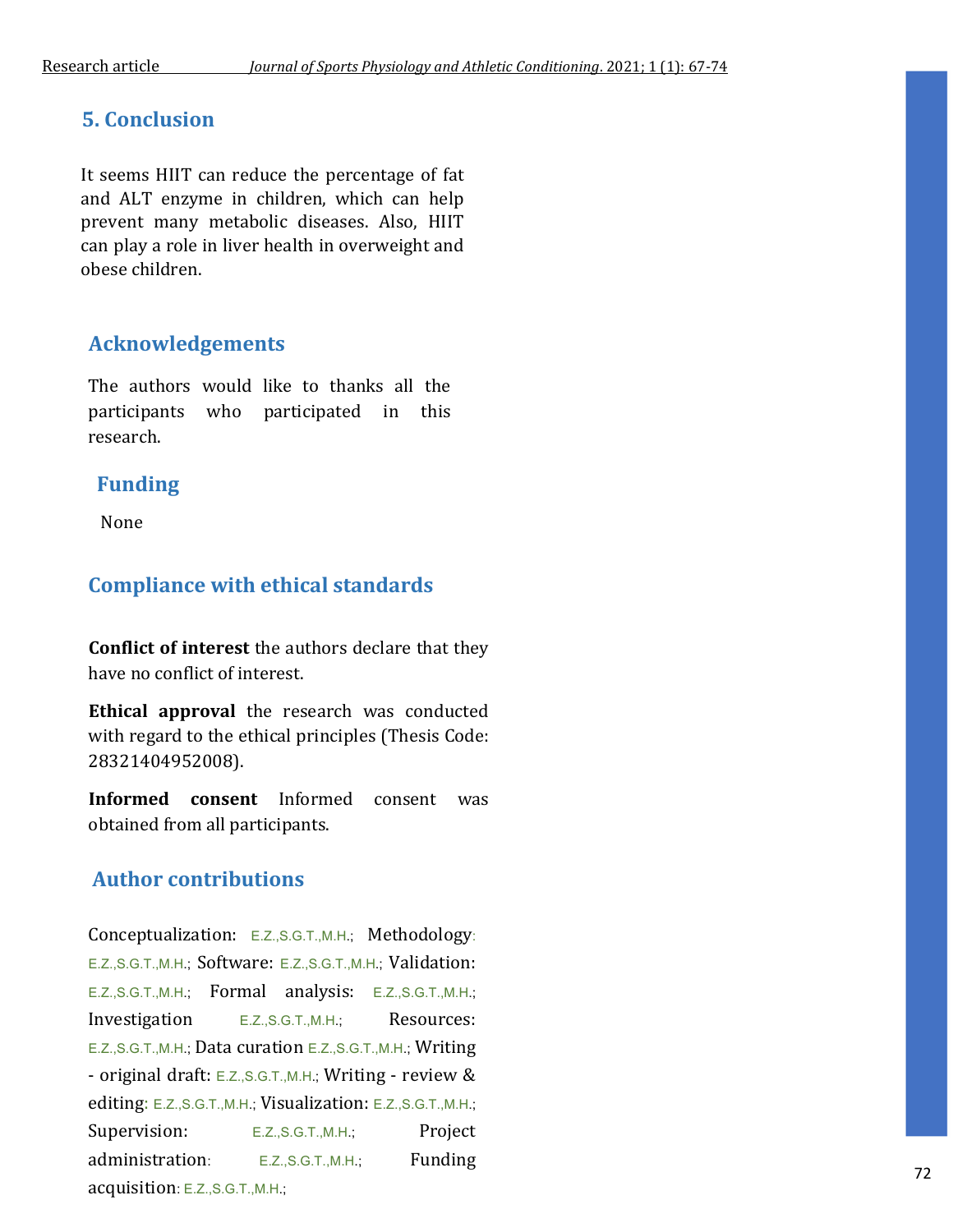# **References**

1. Ebbeling CB, Pawlak DB, Ludwig DS. Childhood obesity: public-health crisis, common sense cure. Lancet. 2002 Aug 10;360(9331):473-82. doi: 10.1016/S0140-6736(02)09678-2. PMID: 12241736.

2. Amiri. P., Ghofranipour. F., Ahmadi. F., Hooman. H., Hosseinpanah. F. & Jalali-Farahani. S. Personal barriers to life style modification in overweight/obese adolescents: a qualitative study. Iranian Journal of Endocrinology and Metabolism. 2009;11(5):521-601. URL:

http://ijem.sbmu.ac.ir/article-1-897-en.html

3. Naylor PJ, McKay HA. Prevention in the first place: schools a setting for action on physical inactivity. Br J Sports Med. 2009 Jan;43(1):10-3. doi: 10.1136/bjsm.2008.053447. Epub 2008 Oct 29. PMID: 18971250.

4. Jung UJ, Choi MS. Obesity and its metabolic complications: the role of adipokines and the relationship between obesity, inflammation, insulin resistance, dyslipidemia and nonalcoholic fatty liver disease. Int J Mol Sci. 2014 Apr 11;15(4):6184-223. doi: 10.3390/ijms15046184. PMID: 24733068; PMCID: PMC4013623.

5. Cercato C, Fonseca FA. Cardiovascular risk and obesity. Diabetol Metab Syndr. 2019 Aug 28;11:74. doi: 10.1186/s13098-019-0468-0. PMID: 31467596; PMCID: PMC6712750.

6. Richard AJ, White U, Elks CM, et al. Adipose Tissue: Physiology to Metabolic Dysfunction. [Updated 2020 Apr 4]. In: Feingold KR, Anawalt B, Boyce A, et al., editors. Endotext [Internet]. South Dartmouth (MA): MDText.com, Inc.; 2000 <https://www.ncbi.nlm.nih.gov/books/NBK555602>

7. Parimisetty A, Dorsemans AC, Awada R, Ravanan P, Diotel N, Lefebvre d'Hellencourt C. Secret talk between adipose tissue and central nervous system via secreted factors-an emerging frontier in the neurodegenerative research. J Neuroinflammation. 2016 Mar 24;13(1):67. doi: 10.1186/s12974-016-0530-x. PMID: 27012931; PMCID: PMC4806498.

8. Esfahani M, Movahedian A, Baranchi M, Goodarzi MT. Adiponectin: an adipokine with protective features against metabolic syndrome. Iran J Basic Med Sci. 2015 May;18(5):430-42. PMID: 26124928; PMCID: PMC4475650.

9. Nigro E, Scudiero O, Monaco ML, Palmieri A, Mazzarella G, Costagliola C, Bianco A, Daniele A. New insight into adiponectin role in obesity and obesity-related diseases. Biomed Res Int. 2014; 2014:658913. doi: 10.1155/2014/658913. Epub 2014 Jul 7. PMID: 25110685; PMCID: PMC4109424.

10. Riyahi Malayeri S, Azadniya A, Rasaee M J. Effect of Eight-week high intensityinterval training and resveratrol intake on serum adiponectin and resistin in type 2 diabetic rats. ijdld. 2019; 18 (1) :8-1 URL: http://ijdld.tums.ac.ir/article-1-5708 en.html

11. Kubota N, Yano W, Kubota T, Yamauchi T, Itoh S, Kumagai H, Kozono H, Takamoto I, Okamoto S, Shiuchi T, Suzuki R, Satoh H, Tsuchida A, Moroi M, Sugi K, Noda T, Ebinuma H, Ueta Y, Kondo T, Araki E, Ezaki O, Nagai R, Tobe K, Terauchi Y, Ueki K, Minokoshi Y, Kadowaki T. Adiponectin stimulates AMP-activated protein kinase in the hypothalamus and increases food intake. Cell Metab. 2007 Jul;6(1):55-68. doi: 10.1016/j.cmet.2007.06.003. PMID: 17618856.

12. You T, Nicklas BJ. Effects of exercise on adipokines and the metabolic syndrome. Curr Diab Rep. 2008 Feb;8(1):7-11. doi: 10.1007/s11892- 008-0003-4. PMID: 18366992.

13. Parastesh M, Saremi A, Ebadianejad M. Effect of Chromium Picolinate Supplementation Combined With Resistance Training on Liver Enzymes Levels and Insulin Resistance in Patients With Type 2 Diabetes. cmja. 2019; 9 (3) :3792- 3803 URL: [http://cmja.arakmu.ac.ir/article-1-666](http://cmja.arakmu.ac.ir/article-1-666-en.html) [en.html.](http://cmja.arakmu.ac.ir/article-1-666-en.html)

14. Davoodi M, Moosavi H, Nikbakht M. The effect of eight weeks selected aerobic exercise on liver parenchyma and liver enzymes (AST, ALT) of fat liver patients. J Shahrekord Univ Med Sci. 2012; 14 (1) :84-90. URL: [http://78.39.35.44/article-1-](http://78.39.35.44/article-1-1054-en.html) [1054-en.html.](http://78.39.35.44/article-1-1054-en.html)

15. Hall P, Cash J. What is the real function of the liver 'function' tests? Ulster Med J. 2012 Jan;81(1):30-6. PMID: 23536736; PMCID: PMC3609680.